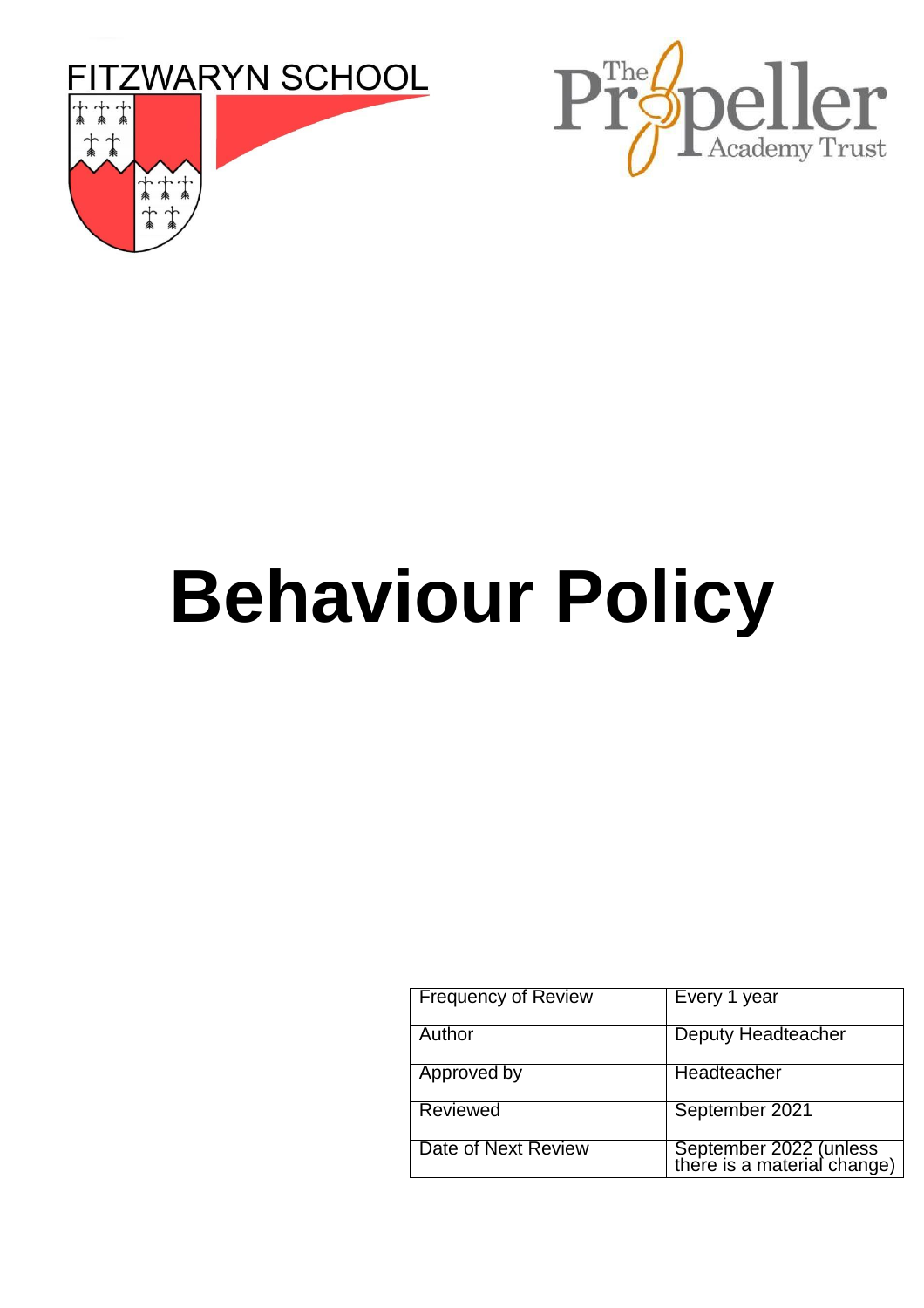# **Contents**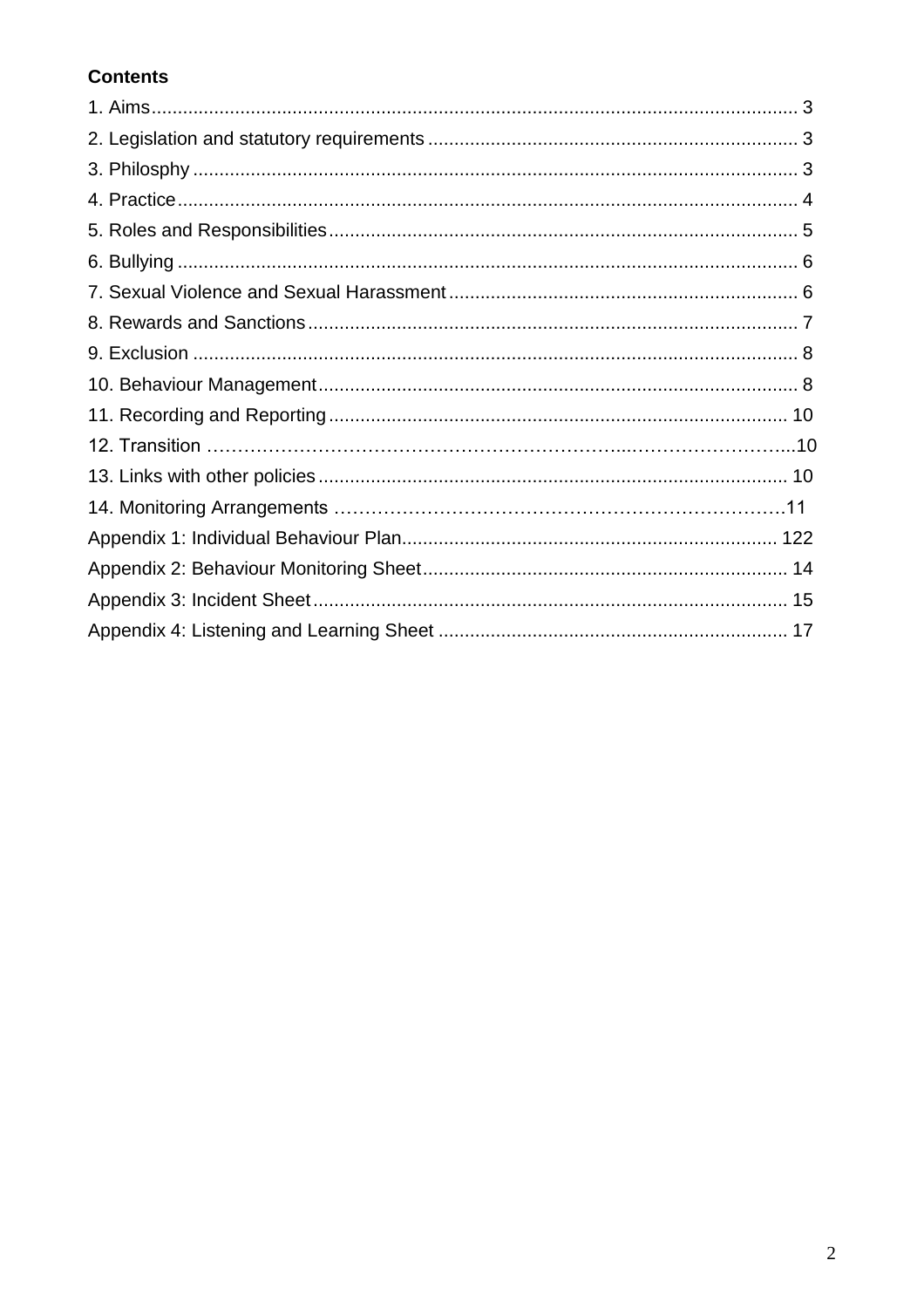# **Aims**

This policy aims to:

- Provide a **consistent approach** to behaviour management
- Outline our **philosophy**
- Summarise the **roles and responsibilities** of different people in the school community with regards to behaviour management
- Outline our approach to **rewards and sanctions**

# **Legislation and statutory requirements**

This policy is based on advice from the Department for Education (DfE) on:

- [Behaviour and discipline in schools](https://www.gov.uk/government/publications/behaviour-and-discipline-in-schools)
- [Searching, screening and confiscation at school](https://www.gov.uk/government/publications/searching-screening-and-confiscation)
- [The Equality Act 2010](https://www.gov.uk/government/publications/equality-act-2010-advice-for-schools)
- [Use of reasonable force in schools](https://www.gov.uk/government/publications/use-of-reasonable-force-in-schools)
- [Supporting pupils with medical conditions at school](https://www.gov.uk/government/publications/supporting-pupils-at-school-with-medical-conditions--3)

It is also based on the [special educational needs and disability \(SEND\) code of practice.](https://www.gov.uk/government/publications/send-code-of-practice-0-to-25) In addition, this policy is based on:

- Schedule 1 of the [Education \(Independent School Standards\) Regulations 2014;](http://www.legislation.gov.uk/uksi/2014/3283/schedule/made) paragraph 7 outlines a school's duty to safeguard and promote the welfare of children, paragraph 9 requires the school to have a written behaviour policy and paragraph 10 requires the school to have an anti-bullying strategy
- [DfE guidance](https://www.gov.uk/guidance/what-academies-free-schools-and-colleges-should-publish-online) explaining that academies should publish their behaviour policy and antibullying strategy online

This policy complies with our funding agreement and articles of association.

# **Philosophy**

Fitzwaryn School believes that a school should be a place where children and young people learn to respect both themselves and others in a secure, positive environment. We believe that positive behaviour stems from developing a strong sense of self-worth, confidence in individual abilities and good manners. Pupils are to understand the impact of their choices, both positive and negative, on themselves and others.

They are encouraged to take responsibility for their own actions and are supported to show self-control through self-management strategies. The promotion of a positive self-image is integral to our behaviour policy. We believe that this improves development into adulthood and aids security, happiness, the ability to build good relationships and the capacity to learn. We believe that a well-planned and structured curriculum supports this aim, considering the different learning needs and styles of all pupils and students and promoting active involvement and independence.

We believe that high expectations and an understanding of clear boundaries of behaviour, as well as a consistent approach, are essential to the promotion of an atmosphere where learning can take place. We understand that Fitzwaryn School has an important part to play in preparing our pupils and students for the adult world and that our own behaviour towards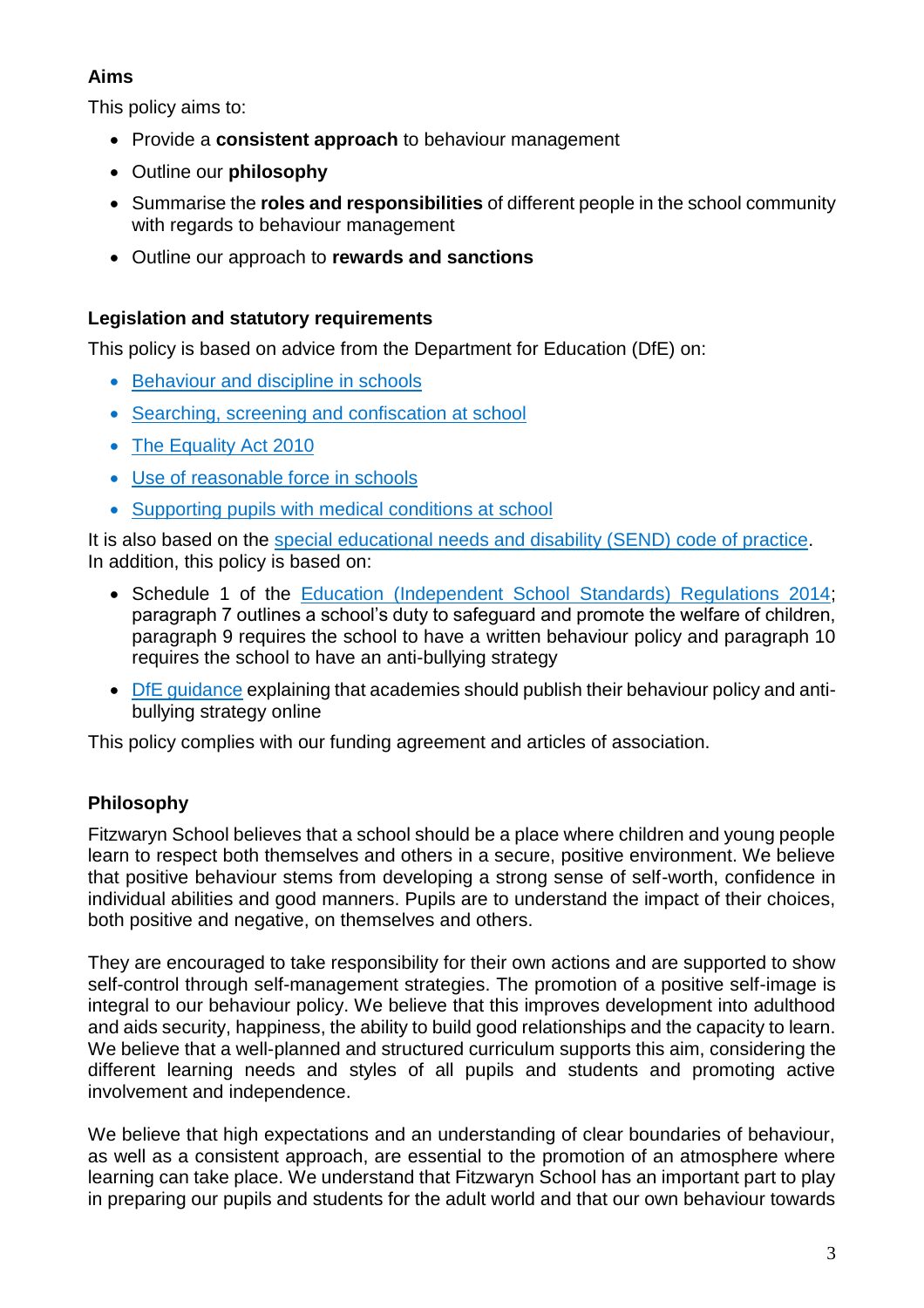them is as important as our expectations of their behaviour towards each other and ourselves. By being positive, consistent, and rewarding good behaviour, we can create an environment in which there is an incentive for behaving well. It is our belief that rewards are preferable to sanctions when working to modify challenging behaviour, however we recognise that sanctions may be a necessary element in some behavioural management programmes. In line with the RAID (Reinforce Appropriate, Implode Disruptive) Model we reinforce appropriate behaviours by noticing 'green' behaviours and reacting in a way that makes them more likely to reoccur, while playing down disruptive 'red' behaviours (ensuring pupils are safe) using individualised strategies and by concentrating on a nurturing approach. Using this proactive approach, we reward positive behaviours in a way that supports the pupils to recognise their achievements.

There may be occasions when it is necessary to use some form of physical intervention to fulfil our duty of care. This will always be reasonable and proportionate and be carried out by specifically trained staff. Full details are covered in a separate Physical Intervention policy.

Central to our belief is that there is no challenging behaviour without a reason. All challenging behaviours are a form of communication, and it is up to us as staff to try to understand this communication and support our students to find a better way of communicating. We accept that this will require us to be adaptive, flexible, creative, and reflective when considering and implementing strategies. We therefore aim to provide positive behaviour management training for staff expected to manage challenging behaviour and provide a support system through regular communication with senior leaders. Stage appropriate, rather than age related, strategies will be employed to support pupils in our setting.

#### **Practice**

We recognise the importance in carrying out consistent strategies of behavioural management and working with different parties to develop Individual Behaviour Plans (see Appendix 1). Where required, these will be written up and distributed to everyone coming into regular contact with the pupil at school so that maximum consistency can be achieved. Where at all possible, parents/carers will be kept informed and may be closely involved at every stage of planning and implementation. Outside professional's advice e.g., CAMHS will be incorporated where possible. All Individual Behaviour Plans are regularly monitored and updated if required.

We always try to identify why a child is behaving in a certain way and use this as the basis for developing Individual Behaviour Plans. Our practice must be well thought out and our responses based on principled reasons. Therefore, we pay just as much attention to how people around the child are reacting to the behaviour and what is happening prior to it, as we do to the behaviour itself. We begin by observing the pupil displaying challenging behaviour and recording when the undesirable behaviour occurs, what preceded it, staff responses and the impact of these responses using a Behaviour Monitoring Sheet (see Appendix 2). Support is provided from the Behaviour Team within school to devise an approach, which may include putting together an Individual Behaviour Plan if required.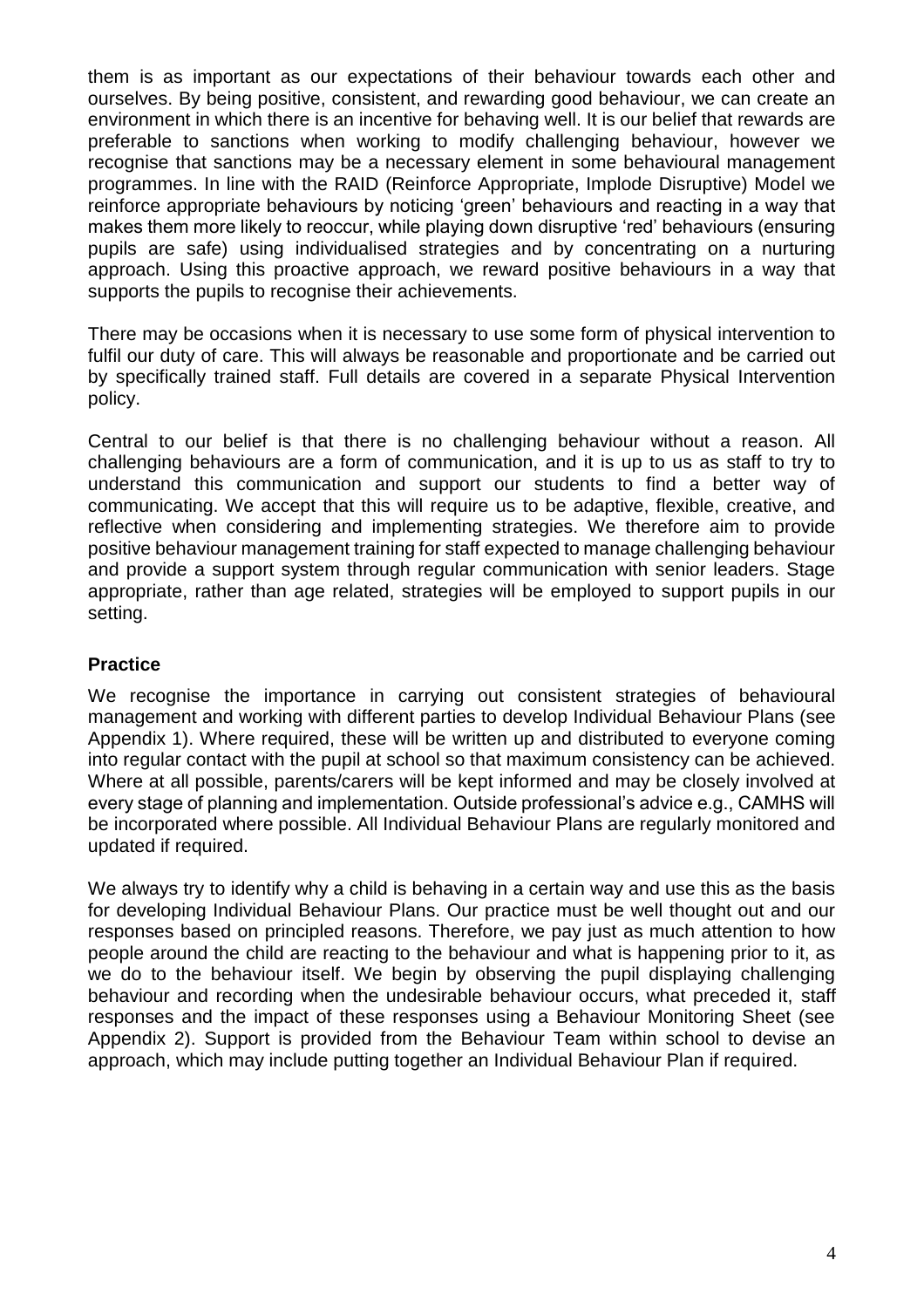

#### **Roles and responsibilities**

#### **The governing board**

The governing board is responsible for monitoring this behaviour policy's effectiveness and holding the headteacher to account for its implementation.

#### **The headteacher**

The headteacher is responsible for reviewing and approving this behaviour policy. The headteacher will ensure that the school environment encourages positive behaviour and that staff deal effectively with poor behaviour and will monitor how staff implement this policy to ensure rewards and sanctions are applied consistently.

#### **Staff**

Staff are responsible for:

- Implementing the behaviour policy consistently
- Modelling positive behaviour in line with the school's Code of Conduct, within the Staff Handbook.
- Providing a personalised approach to the specific behavioural needs of particular pupils
- Recording behaviour incidents

The senior leadership team will support staff in responding to behaviour incidents.

#### **Parents**

Parents are expected to: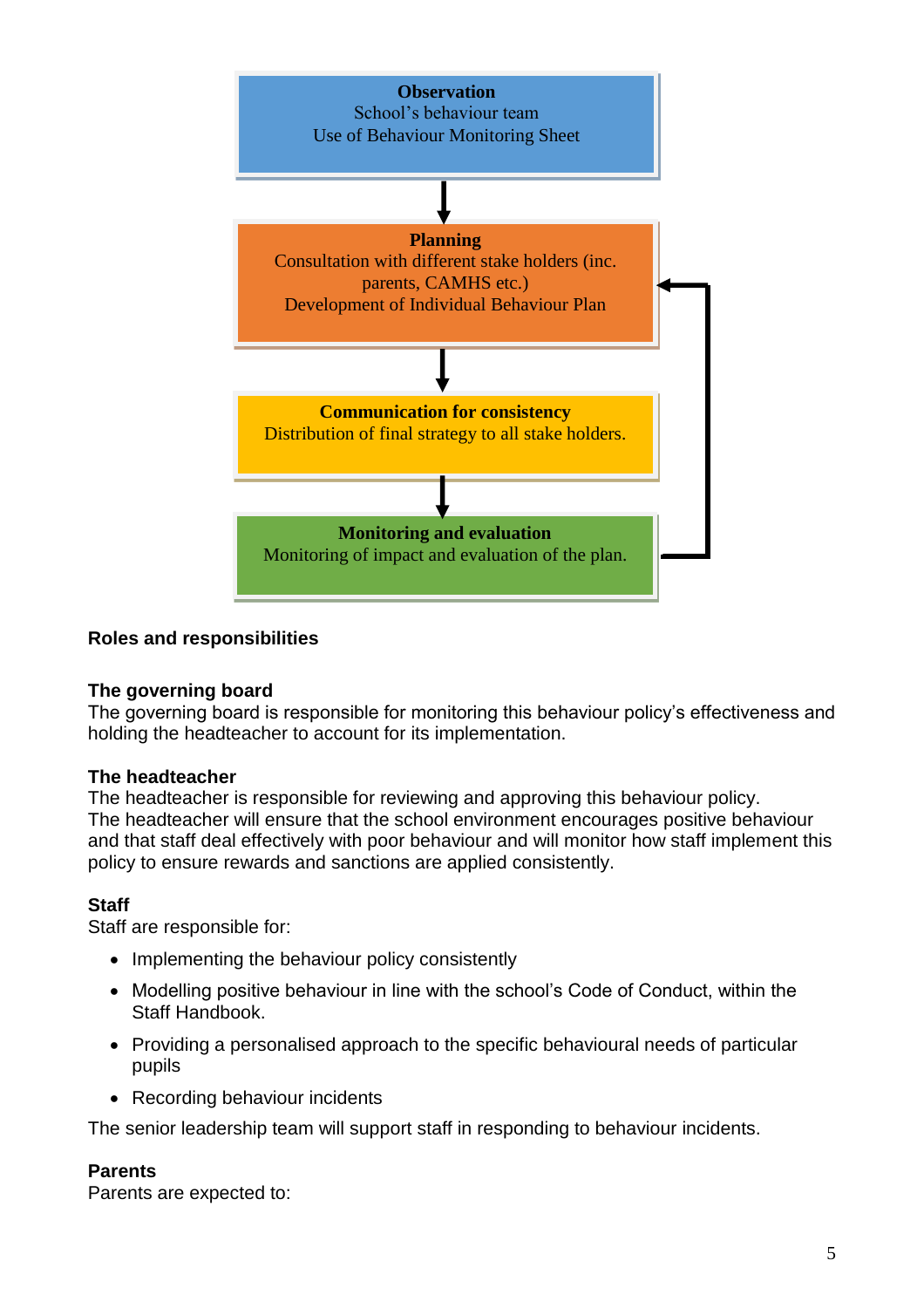- Support their child in adhering to the pupil code of conduct
- Inform the school of any changes in circumstances that may affect their child's behaviour
- Discuss any behavioural concerns with the class teacher promptly

# **Bullying**

Bullying is defined as the repetitive, intentional harming of one person or group by another person or group, where the relationship involves an imbalance of power. Bullying is, therefore:

- Deliberately hurtful
- Repeated, often over a period of time
- Difficult to defend against

Bullying can include:

| <b>Type of bullying</b>   | <b>Definition</b>                                                                                                                                                                      |
|---------------------------|----------------------------------------------------------------------------------------------------------------------------------------------------------------------------------------|
| Emotional                 | Being unfriendly, excluding, tormenting                                                                                                                                                |
| Physical                  | Hitting, kicking, pushing, taking another's belongings, any<br>use of violence                                                                                                         |
| Racial                    | Racial taunts, graffiti, gestures                                                                                                                                                      |
| Sexual                    | Explicit sexual remarks, display of sexual material, sexual<br>gestures, unwanted physical attention, comments about<br>sexual reputation or performance, or inappropriate<br>touching |
| Direct or indirect verbal | Name-calling, sarcasm, spreading rumours, teasing                                                                                                                                      |
| Cyber-bullying            | Bullying that takes place online, such as through social<br>networking sites, messaging apps or gaming sites                                                                           |

Details of our school's approach to preventing and addressing bullying are set out in our Anti-Bullying Strategy.

# **Sexual Violence and Sexual Harassment**

Sexual violence and sexual harassment are not acceptable and will not be tolerated. Reports will not be passed off as banter or part of growing up. Reports of sexual violence and sexual harassment are likely to be complex and any decisions taken will be on a case-by-case basis in line with [Sexual violence and sexual harassment between children in schools and](https://www.gov.uk/government/publications/sexual-violence-and-sexual-harassment-between-children-in-schools-and-colleges)  [colleges a](https://www.gov.uk/government/publications/sexual-violence-and-sexual-harassment-between-children-in-schools-and-colleges)nd through support from agencies such as children's social care and the police as required.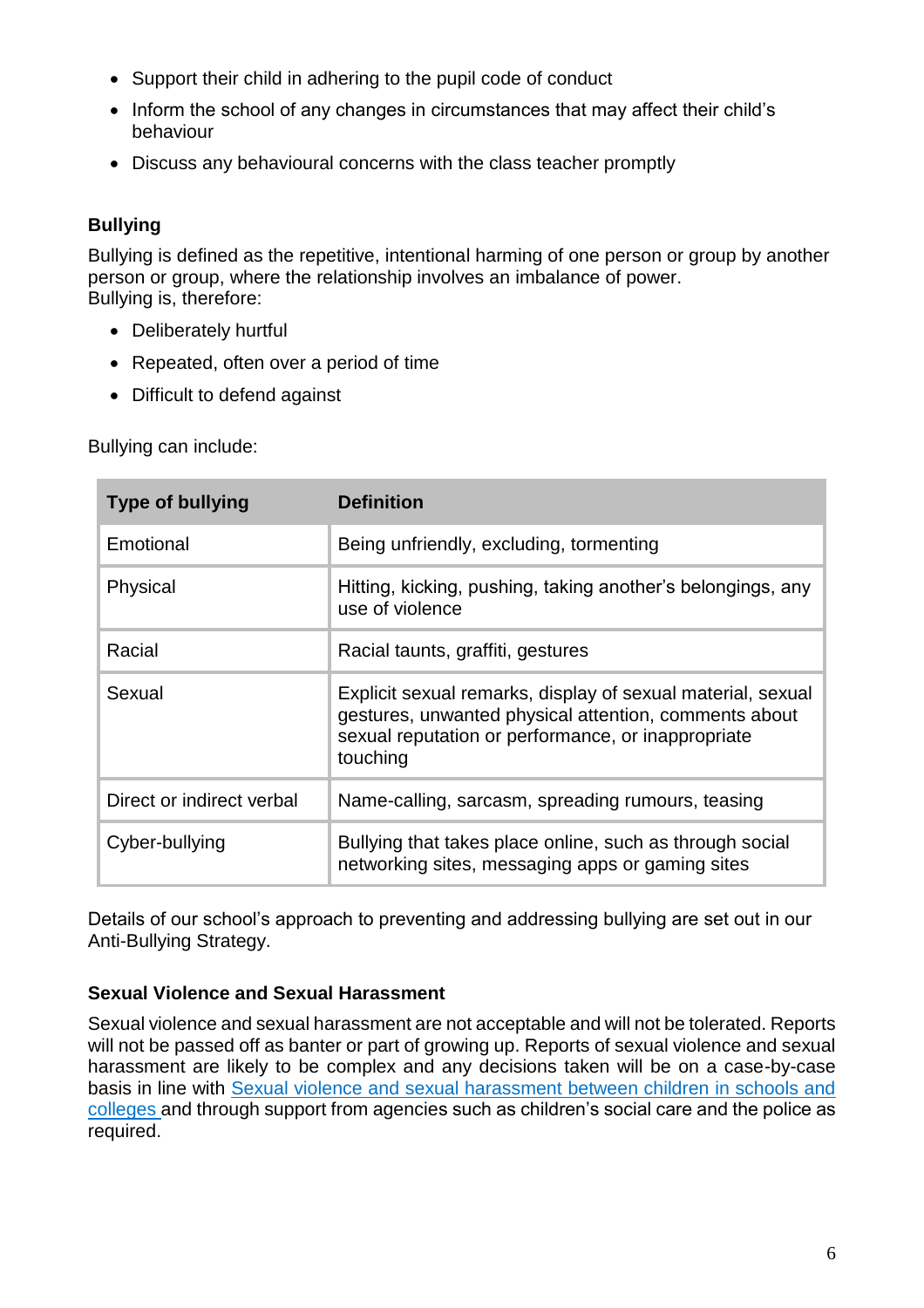#### **Rewards and sanctions**

# **Rewards**

Fitzwaryn's policy on everyday management of pupils' behaviour is based on rewarding and celebrating achievement.

We believe that we have a collective responsibility to promote and reward positive behaviour so agree that we will:

- be ready to welcome pupils and students and give clear direction about the daily routines
- adopt a calm, positive, consistent yet flexible approach at all times
- treat all pupils with dignity and respect
- work as a cohesive team to support the specific and different needs of each individual pupil or student.
- plan and prepare meaningful and appropriate activities aimed at meeting the specific needs and learning styles of all pupils and students
- follow the principles of positive behaviour management by encouraging and praising e.g. 'Good sitting' 'good thinking' etc...
- use clear positive language e.g. 'walk', rather than 'don't run'
- set clear boundaries for expected classroom behaviour
- use lots of praise
- reinforce 'wanted' desired behaviours using reward systems appropriate to the pupil/student and minimise attention for or ignore 'unwanted' undesired behaviours

• make the pupils aware of success; this is not just what we say but how we interact with the pupils through tone of voice, facial expression and body language

- share achievements with parents and carers through notes in home-school diaries
- celebrate successes within assemblies

### **Sanctions**

We believe in taking a proactive approach and therefore aim for our responses to be:

**Related**

The response is clearly connected to the pupil's behaviour and its function. This relies on staff knowing the child well and that the function of the same behaviour may be different for each child, or even for the same child at different times.

**Respectful**

Responses need to be given with empathy –by being respectful in tone of voice and body language.

#### **Reasonable**

If boundaries are put in place, they must be fair and appropriate for that pupil's' level of understanding. Much of this work is embedded in the consistent approaches and teaching strategies used across the curriculum, however there may be specific strategies for both the management and the modification of a range of inappropriate or unacceptable behaviours.

On occasion for a minority of pupils a sanction may be required in response to unacceptable behaviour e.g., work being completed at breaktime. Any sanction used considers the pupil's stage of development and level of understanding.

#### **Off-site behaviour**

Sanctions may be applied where a pupil has misbehaved off-site when representing the school, such as on a school trip or on the bus on the way to or from school.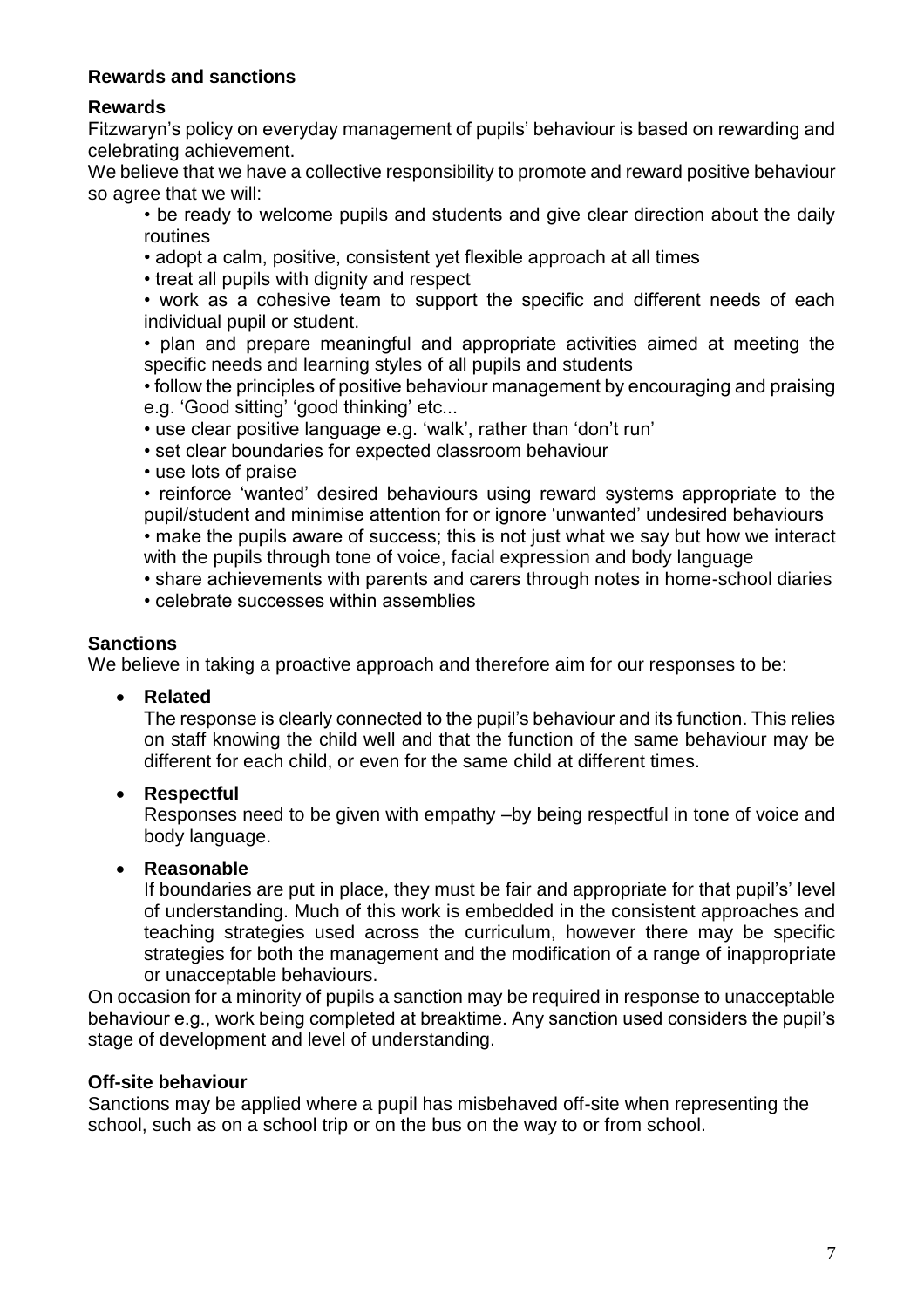# **Exclusion**

Whilst we endeavour to support our pupils to make positive choices and support those pupils who display challenging behaviours, occasionally there is a need to exclude a pupil for a fixed period of time. This is known as a Fixed Term Exclusion (FTE). This is usually as a result of a pupil causing harm to other pupils or staff member or where the pupil's behaviour is harming the education of others.

Parents will be informed by telephone by the headteacher, or deputy headteacher if the headteacher is unavailable. A follow up letter will be sent and will be copied to the Chair of Governors, SEN Team, Educational Psychologist Service, OCC Exclusion & Reintegration Service and Locality and Community Support Service (South). Other professionals that may be working with the pupil, such as the Behaviour Support Team or CAMHS will also be sent the letter. Parents will never be asked to have a child at home due to behaviour concerns without a Fixed Term Exclusion.

A Fixed Term Exclusion would usually result in the school requesting support from OCC Exclusion & Reintegration Service, CAHMS and the Behaviour Support Service if these agencies are not already involved with the pupil.

A decision to exclude a pupil permanently will only be taken:

• in response to a serious breach or persistent breaches of the school's behaviour policy; and

• where allowing the pupil to remain in school would seriously harm the education or welfare of the pupil or others in the school.

#### **Behaviour management**

#### **Training**

Training is provided to all staff:

- To ensure that there is a real attempt to understand reasons for and functions of challenging behaviours.
- To recognise that the pupils' learning difficulties and disability may be a major contribution to their challenging behaviour. Therefore, no blame can be attached to the pupil as there is rarely any intention or understanding of the impact of these behaviours on others.
- To ensure that the abilities and needs of each child are at the forefront of any behavioural plan.
- To support all approaches to behaviour support by using the principles of 'human presence, participation and reward' with the rejection of any course of action that could be interpreted as punishment:

a) 'human presence' means that pupils will always have the reassurance of an adult presence no matter how challenging their behaviour.

b) 'participation' means that pupils' challenging behaviours, wherever possible and appropriate, will be redirected into other activities by persuasion and encouragement.

c) 'reward' means that pupils' behaviour will be re-directed in a positive manner and so lead to a desire on the part of the pupil to re-engage in acceptable behaviour.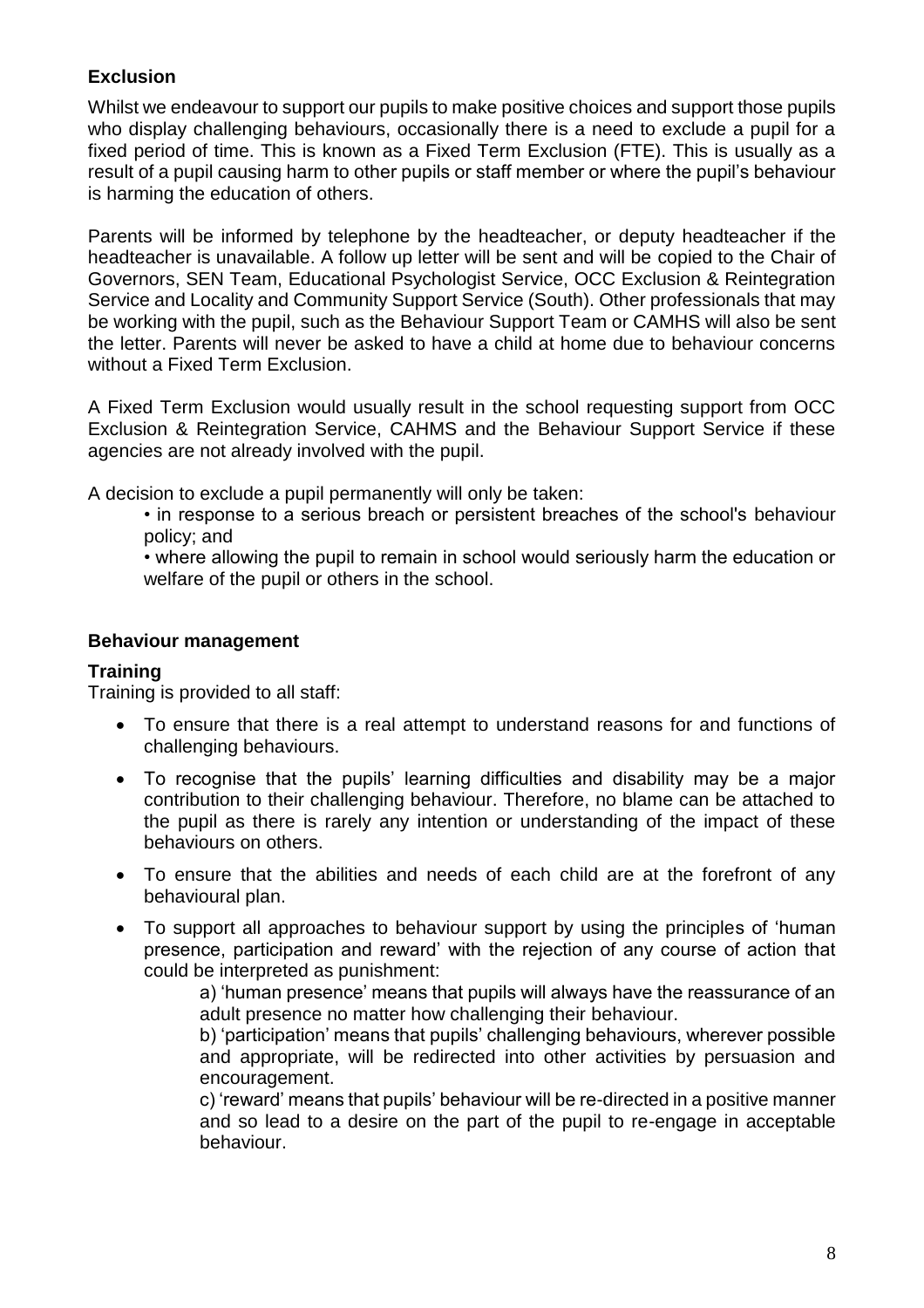- To develop strong attitudes of self-worth and respect for others through a curriculum rooted in the pupils' specific needs and using integrated working with therapists to ensure a consistent approach is achieved.
- To ensure that appropriate strategies are held within a Behaviour Plan for those pupils who habitually display behaviours which challenge, in consultation with relevant members of the multi-disciplinary team (including CAMHS), school staff and parents.
- To ensure these programmes are shared and discussed with all staff working with that pupil regularly and are monitored and updated as necessary.
- To train staff to be skilled at using physical handling techniques when it is necessary to do so. All staff completed TEAM TEACH training. This is refreshed every 24 months.
- To encourage thinking around the use of skills taught in line with TEAM TEACH principles and to support staff to be confident about using their professional judgement to use all skills in the best interest of the pupil.

Behaviour management will also form part of continuing professional development.

#### **Physical Restraint**

In some circumstances, staff may use reasonable force to restrain a pupil to prevent them:

- Hurting themselves or others
- Damaging property
- Significant disruption to the good order of the school

Or in response to a known trigger.

Incidents of physical restraint must:

- Always be used as a last resort
- Be applied using the minimum amount of force and for the minimum amount of time possible
- Be used in a way that maintains the safety and dignity of all concerned
- Be in the best interests of the pupil
- Be reasonable, proportionate, and necessary
- Never be used as a form of punishment
- Be recorded and reported to parents

#### **Pupil support**

The school recognises its legal duty under the Equality Act 2010 to prevent pupils with a protected characteristic from being at a disadvantage. Consequently, our approach to challenging behaviour may be differentiated to cater to the needs of the pupil.

Where necessary, support and advice will also be sought from specialist teachers, an educational psychologist, medical practitioners and/or others, to identify or support specific needs.

When acute needs are identified in a pupil, we will liaise with external agencies and plan support programmes for that child. We will work with parents to create the plan and review it on a regular basis.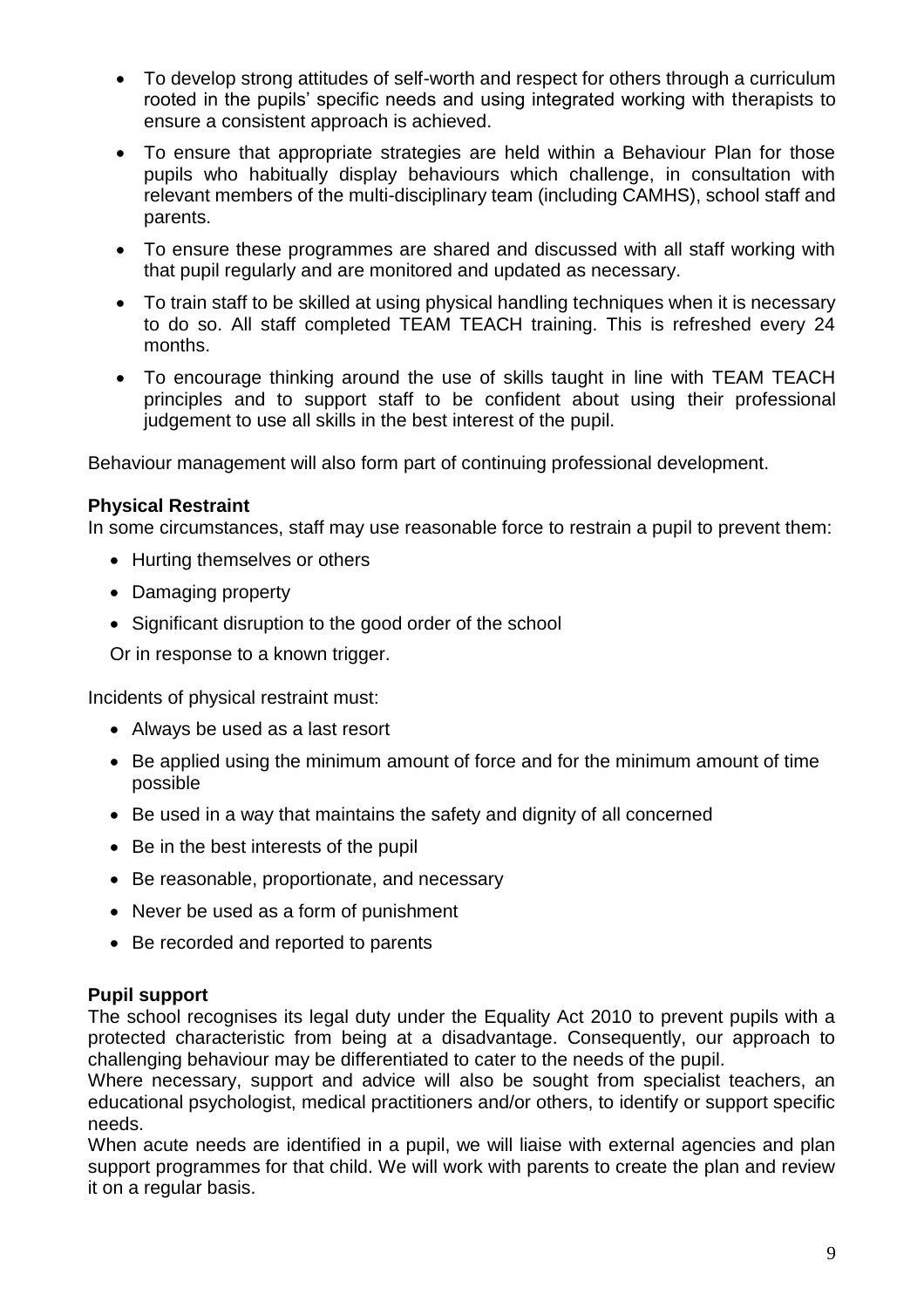#### **Recording and Reporting**

#### Behaviour Plans (Appendix 1)

Behaviour Plans are in place for all pupils that require or have required RPI (Restrictive Physical Interventions). The aim of these is to identify what a pupil's behaviour may be communicating and what support can be provided using a staged approach. These are shared with parents and relevant agencies. Information from external agencies will support individual Behaviour Plans.

#### Behaviour Monitoring Sheet (Appendix 2)

Behaviour Monitoring Sheets are used when observing a pupil displaying challenging behaviour and recording when the undesirable behaviour occurs, what preceded it, staff responses and the impact of these responses.

#### Incident Sheet (Appendix 3)

In the event of an incident which requires a RPI (Restrictive Physical Intervention) or a serious incident an Incident Sheet is completed, and a record is made in the Accident Book (Bound and Numbered Book). Parents are informed through the Home-School Book/Diary or via a phone call within 24 hours. A copy of the Incident Sheet is also sent home.

#### Listening and Learning Sheet (Appendix 4)

Following am incident which required a RPI (Restrictive Physical Intervention) or a serious incident, when the pupil is state to discuss what happened, a Listening and Learning Sheet is completed. This is then kept with the Incident Sheet.

#### Racist Incident

Any racist incident is to be recorded on CPOMS and reported to DSL (Designated Safeguarding Lead) or a DDSL (Deputy Designated Safeguarding Lead) at the earliest available opportunity.

#### Bullying

Any incident of bullying, including cyber-bullying is to be recorded on CPOMS and reported to the DSL or a DDSL at the earliest available opportunity.

#### **Pupil transition**

To ensure a smooth transition to the next year, pupils have transition sessions with their new teacher(s). In addition, staff members hold transition meetings.

To ensure behaviour is continually monitored and the right support is in place, information related to pupil behaviour issues may be transferred to relevant staff at the start of the term or year. Information on behaviour issues may also be shared with new settings for those pupils transferring to other schools.

#### **Links with other policies**

This behaviour policy is linked to the following policies:

- Exclusions Policy
- Child Protection Policy
- Anti-bullying Policy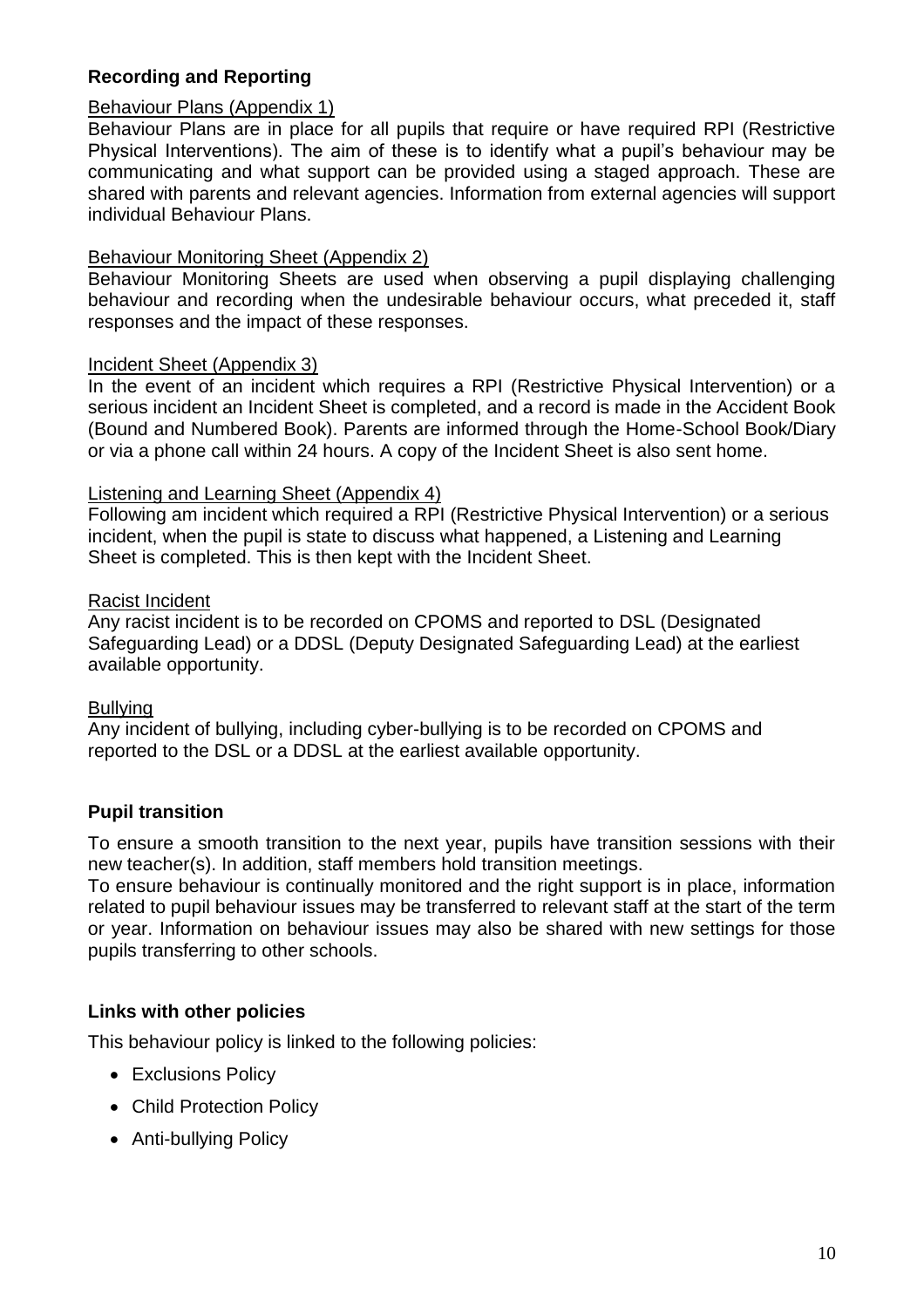# **Monitoring arrangements**

This behaviour policy will be reviewed by the headteacher and governing body annually. At each review, the policy will be approved by the headteacher.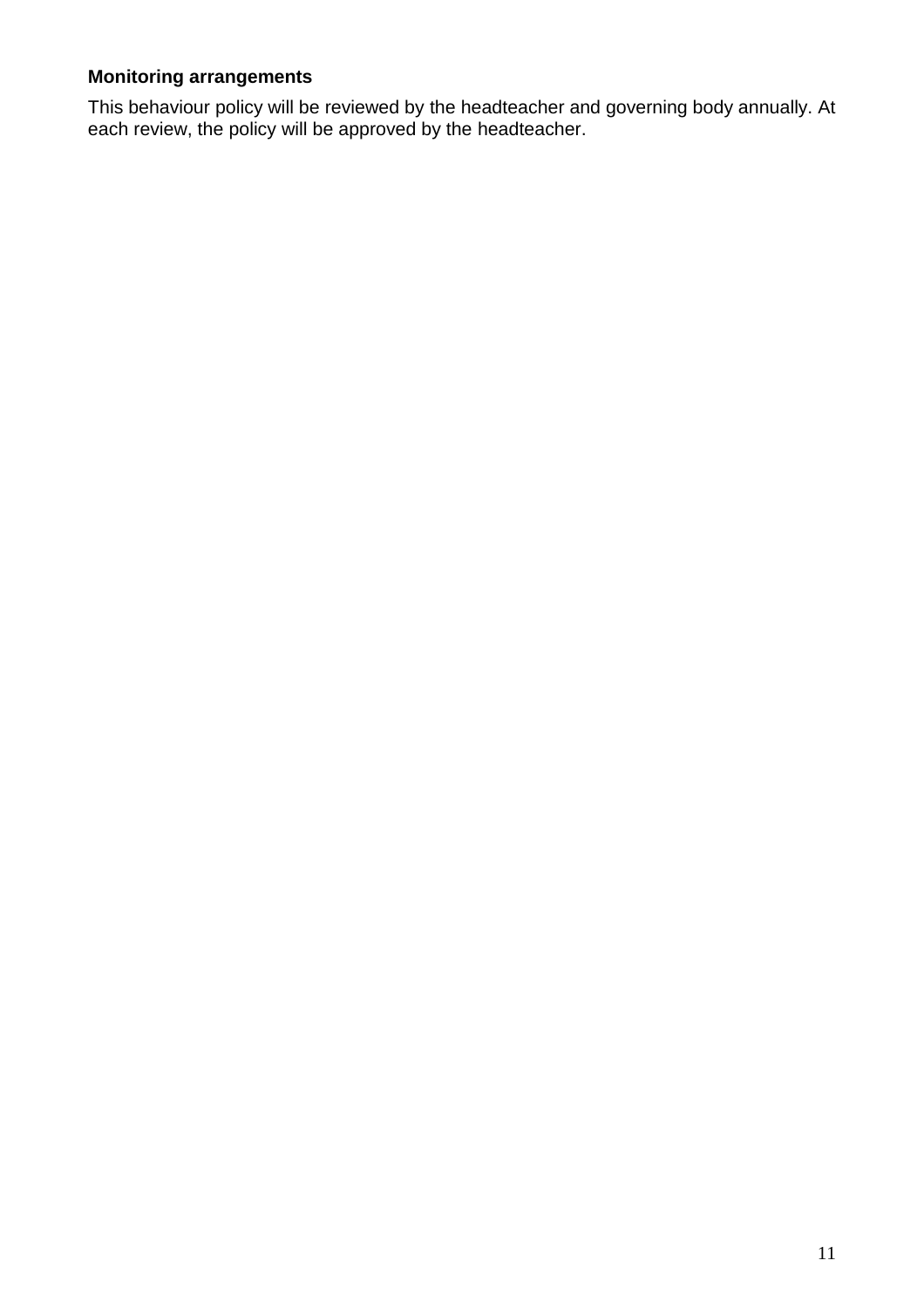# **Appendix 1: Individual Behaviour Plan**

|                                                                                                                   | <b>Green Strategy</b>                                                                                               |
|-------------------------------------------------------------------------------------------------------------------|---------------------------------------------------------------------------------------------------------------------|
| <b>Support Strategies</b><br>The things we can do to keep _________ in the<br>green for as much time as possible. | <b>Behaviour</b><br>What _________ does, says and looks like that<br>gives us clues that they are calm and relaxed. |
|                                                                                                                   |                                                                                                                     |

| <b>Amber Strategy</b>                                                                                                     |                                                                                                                       |  |  |  |
|---------------------------------------------------------------------------------------------------------------------------|-----------------------------------------------------------------------------------------------------------------------|--|--|--|
| <b>Support Strategies</b><br>The things we can do or say to stop the<br>situation escalating further and return to green. | <b>Behaviour</b><br>What _________ does, says and looks like that<br>gives us clues that they are anxious or aroused. |  |  |  |
|                                                                                                                           |                                                                                                                       |  |  |  |
|                                                                                                                           |                                                                                                                       |  |  |  |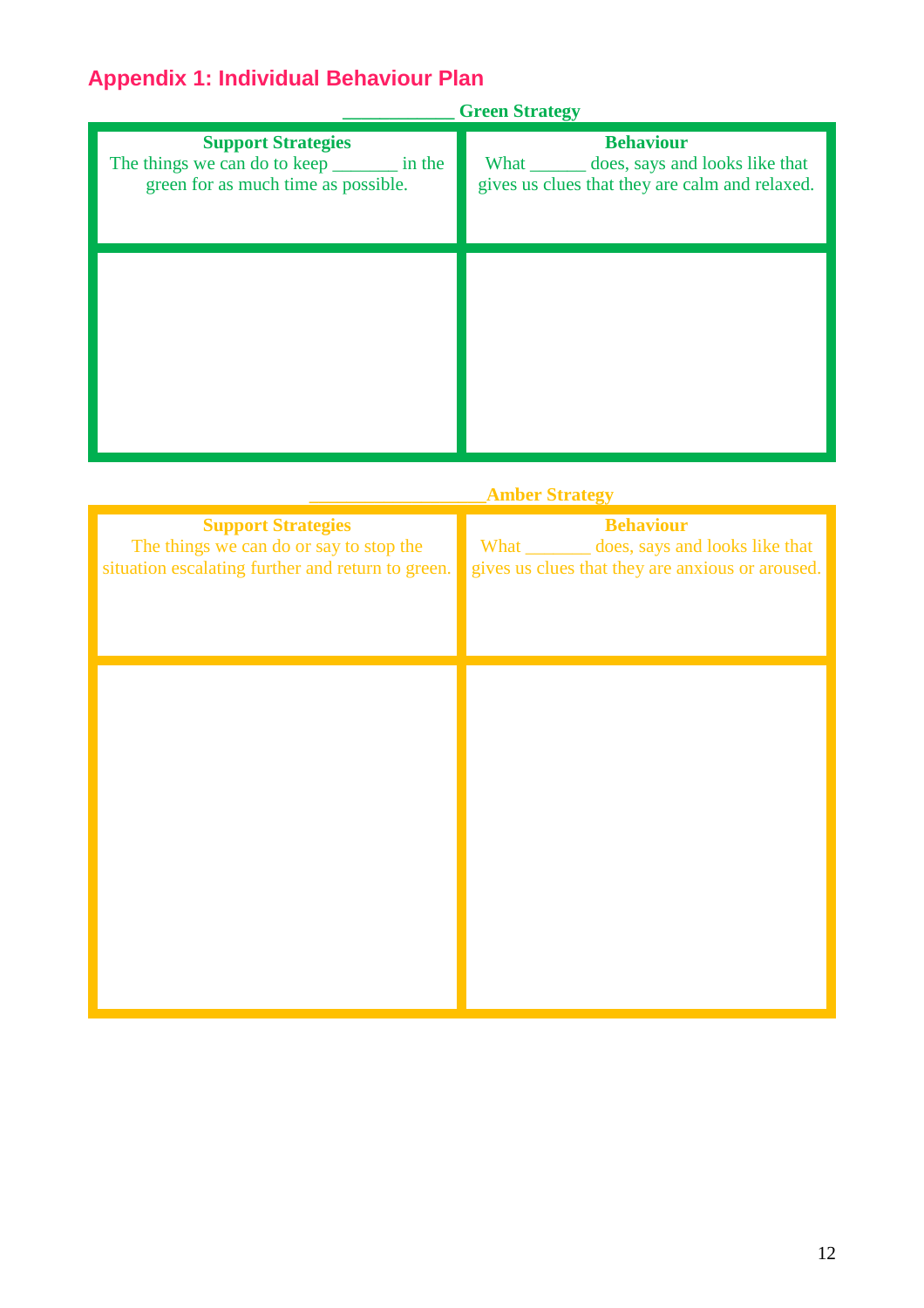|                                                                                                                                                             | <b>Red Strategy</b>                                                                                        |
|-------------------------------------------------------------------------------------------------------------------------------------------------------------|------------------------------------------------------------------------------------------------------------|
| <b>Support Strategies</b><br>The things we can do or say to quickly manage<br>the situation and to prevent unnecessary<br>distress, injury and destruction. | <b>Behaviour</b><br>What _______ does, says and looks like when<br>they are challenging.                   |
|                                                                                                                                                             |                                                                                                            |
|                                                                                                                                                             | <b>Blue Strategy</b>                                                                                       |
| <b>Support Strategies</b><br>The things we can do or say to support<br>to become more calm and return to<br>the green stage.                                | <b>Behaviour</b><br>What _________ does, says and looks like that<br>tells us they are becoming more calm. |
|                                                                                                                                                             |                                                                                                            |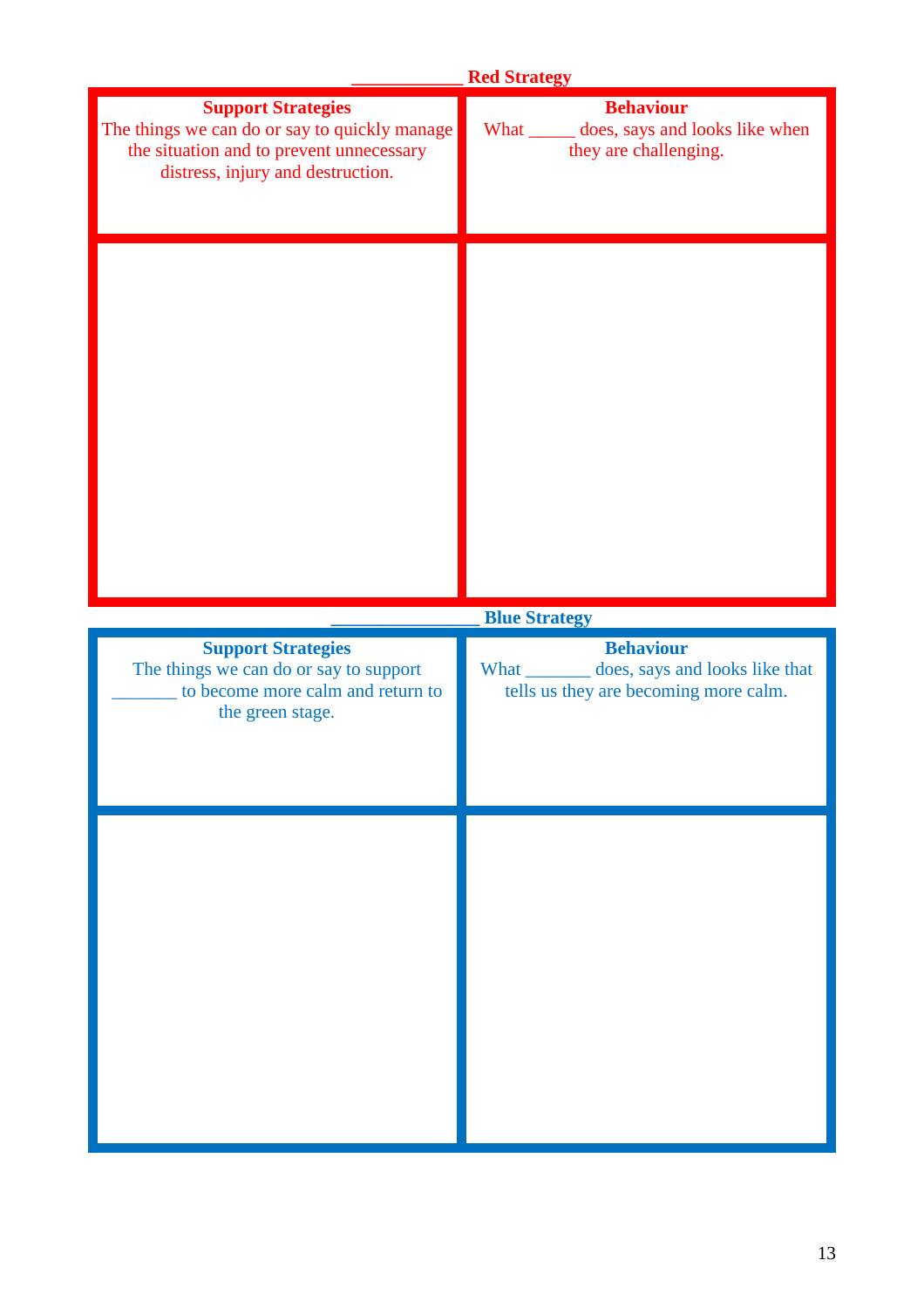| n.<br>. .<br><b>Monitoring Sheet</b><br>Appendiy<br>Behaviour | racker<br>aemen.<br>$\sim$ |         |
|---------------------------------------------------------------|----------------------------|---------|
| Name                                                          | $\sim$                     | باللالا |

|             | Strategies |  |  |  |  |
|-------------|------------|--|--|--|--|
|             |            |  |  |  |  |
|             | -<br>——    |  |  |  |  |
|             |            |  |  |  |  |
|             |            |  |  |  |  |
| $\check{ }$ | י          |  |  |  |  |

| Time/Adult                              | Activity/Location | Mood | Strategy used   | Effective?       |
|-----------------------------------------|-------------------|------|-----------------|------------------|
| Supporting                              |                   |      |                 |                  |
|                                         |                   |      |                 |                  |
|                                         |                   |      |                 |                  |
|                                         |                   |      |                 |                  |
| Outcome                                 |                   |      | <b>Eunction</b> |                  |
| Describe any behaviour that has         |                   |      | Gain attention  | Escape attention |
| challenged.<br>What happened before the |                   |      | Gain item       | Escape item      |
| behaviour, describe the behaviour       |                   |      | Gain sensory    | Escape sensory   |
|                                         |                   |      |                 |                  |
|                                         |                   |      |                 |                  |
|                                         |                   |      |                 |                  |
| Outcome                                 |                   |      | <b>Function</b> |                  |
|                                         |                   |      | Gain attention  | Escape attention |
|                                         |                   |      | Gain item       | Escape item      |
|                                         |                   |      | Gain sensory    | Escape sensory   |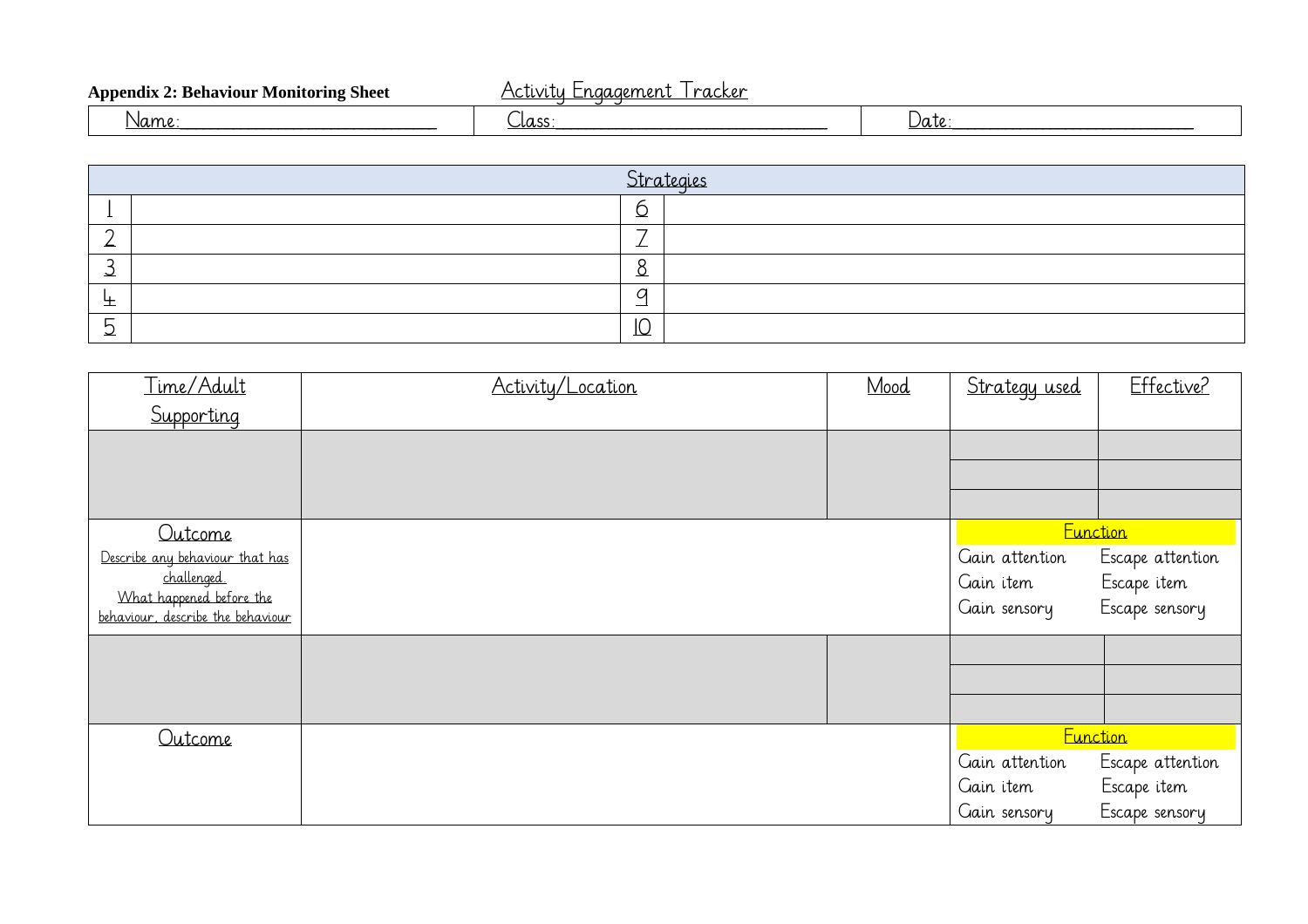#### **Appendix 3:**



Name of pupil: Class: Date of incident: Time of incident: Location of incident:

Reason for the intervention (please highlight)

Immediate danger to pupil Immediate danger to other pupil(s)

Immediate danger to staff To avoid damage to property To avoid damage to property criminal act Significant disruption to good order of the school In response to a known trigger

**Prior to the incident**

How did the incident start? Were there any triggers?

# **During the incident**

**Level 1a**

What happened? What actions did staff take? How did the incident end?

#### **De-escalation techniques used (please highlight)**

| Verbal advice and support |               | Symbol support (e.g. Now and Next) |                          |
|---------------------------|---------------|------------------------------------|--------------------------|
| Reassurance               |               |                                    |                          |
| Distraction               | Changing face | Change of environment              | Planned                  |
| ignoring                  |               |                                    |                          |
| Limited choices offered   |               | Time out                           | Choices and consequences |
| Other                     |               |                                    |                          |

#### **Level of behaviour seen (please highlight)**

| LEVEI 14                  |                |                            |                   |                  |
|---------------------------|----------------|----------------------------|-------------------|------------------|
| Refusal                   | Non-compliance |                            | Dropping to floor | Swearing         |
| Screaming/shouting        |                |                            |                   |                  |
| Banging furniture/objects |                | Invasion of personal space |                   | Throwing objects |
| through frustration       |                |                            |                   |                  |
| Defiant posturing         |                |                            |                   |                  |
| Level 1b                  |                |                            |                   |                  |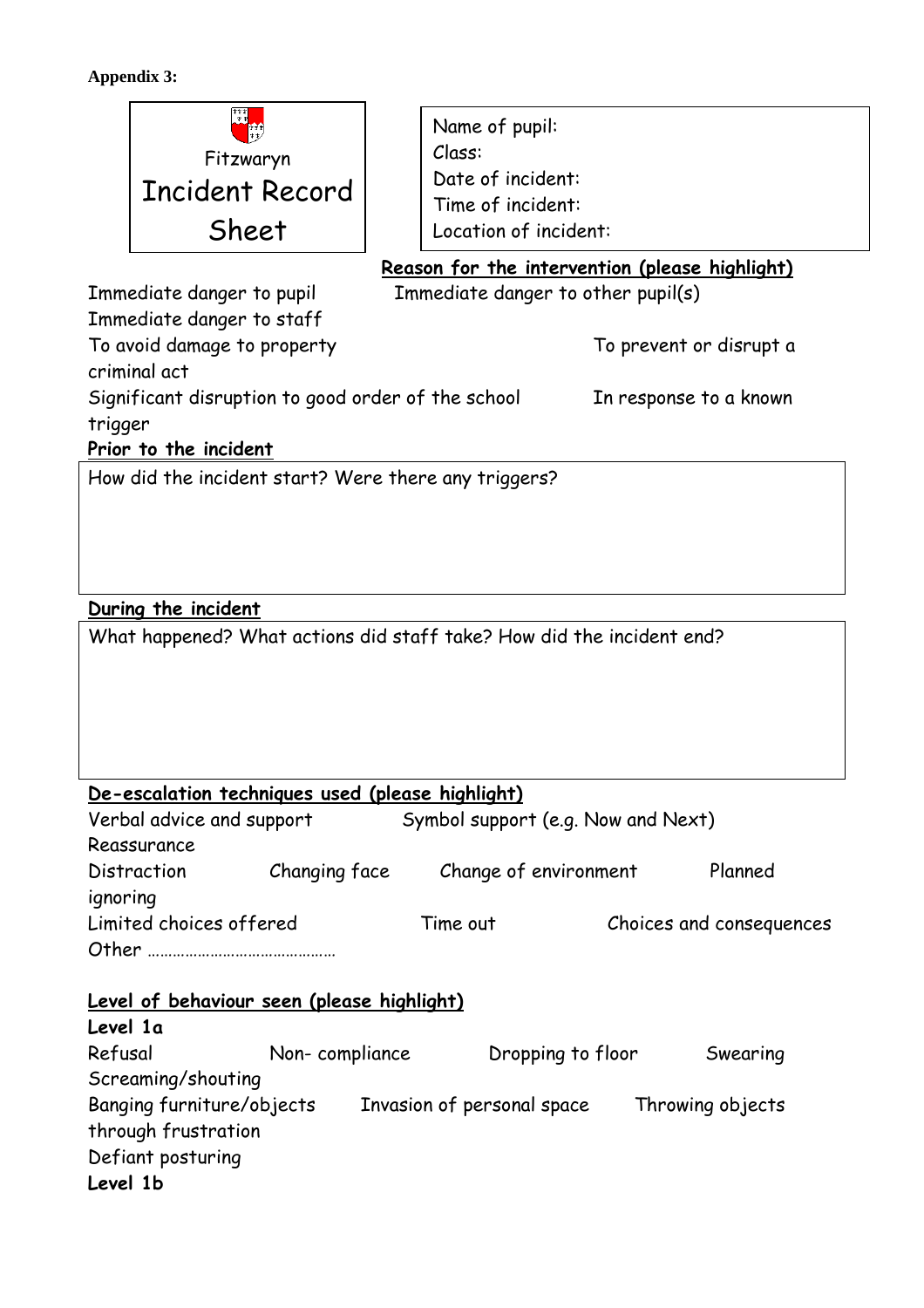|                                | Grabbing clothes | Pinching                                                                         |                                             | Poking        | Pushing                       | Spitting on    |
|--------------------------------|------------------|----------------------------------------------------------------------------------|---------------------------------------------|---------------|-------------------------------|----------------|
| furniture/clothes              |                  |                                                                                  |                                             |               |                               |                |
| Attempted slapping or hitting  |                  |                                                                                  |                                             |               | Continuous level 1a behaviour |                |
| Level 2a                       |                  |                                                                                  |                                             |               |                               |                |
| Throwing objects with intent   |                  |                                                                                  | Attempted kicking                           |               |                               | Attempted      |
| biting /scratching             |                  |                                                                                  |                                             |               |                               |                |
| Slapping                       |                  | Kicking                                                                          |                                             | Hitting       |                               | Punching       |
| Biting                         |                  | Hair pulling                                                                     | Scratching                                  |               | Spitting at people            |                |
| Smearing body fluids           |                  |                                                                                  |                                             |               |                               |                |
|                                |                  | Running away (staying on premises)                                               |                                             |               | Continuous level 1b behaviour |                |
| Level 2b                       |                  |                                                                                  |                                             |               |                               |                |
| Frenzied punching              |                  |                                                                                  | Head butts to staff/pupils                  |               |                               | Running away   |
| (off premises)                 |                  |                                                                                  |                                             |               |                               |                |
| Fighting                       |                  |                                                                                  | Continuous level 2a behaviours              |               |                               |                |
| Level 3                        |                  |                                                                                  |                                             |               |                               |                |
| Sexual assault on staff/pupils |                  |                                                                                  |                                             | Use of weapon |                               |                |
| Continuous level 2b behaviours |                  |                                                                                  |                                             |               |                               |                |
| <b>Following the incident</b>  |                  |                                                                                  |                                             |               |                               |                |
|                                |                  | What was the function of the behaviour? Will any changes be made going forwards? |                                             |               |                               |                |
|                                |                  | Do further de-escalation techniques need to be used?                             |                                             |               |                               |                |
|                                |                  |                                                                                  |                                             |               |                               |                |
|                                |                  |                                                                                  |                                             |               |                               |                |
|                                |                  |                                                                                  |                                             |               |                               |                |
|                                |                  |                                                                                  |                                             |               |                               |                |
|                                |                  |                                                                                  |                                             |               |                               |                |
|                                |                  |                                                                                  |                                             |               |                               |                |
|                                |                  |                                                                                  |                                             |               |                               |                |
|                                |                  | <b>Restrictive Physical Intervention</b>                                         |                                             |               |                               |                |
|                                |                  | Were TEAM TEACH techniques used? (please highlight)                              |                                             |               | <b>YES</b>                    |                |
| <b>NO</b>                      |                  |                                                                                  |                                             |               |                               |                |
|                                |                  | Holds and Escorts (please highlight)                                             |                                             |               |                               |                |
| <b>Friendly Hold</b>           |                  |                                                                                  | Single Elbow                                |               |                               | Figure of Four |
| Double Elbow                   |                  |                                                                                  |                                             |               |                               |                |
| <b>Small Person Escort</b>     |                  |                                                                                  |                                             |               |                               |                |
| Ground hold                    |                  |                                                                                  | Single Person Double Elbow Escort to chairs |               |                               |                |
|                                |                  |                                                                                  |                                             |               |                               |                |
|                                |                  |                                                                                  |                                             |               | Total duration of incident    |                |
|                                |                  | Duration of restraint (please indicate time)                                     |                                             |               |                               |                |
| (please indicate time)         |                  |                                                                                  |                                             |               |                               |                |
|                                |                  |                                                                                  |                                             |               |                               |                |
|                                |                  |                                                                                  |                                             |               |                               |                |
|                                |                  |                                                                                  |                                             |               |                               |                |
| <u>Were parents informed?</u>  |                  |                                                                                  |                                             |               | Signed by member of SLT:      |                |
| YES                            |                  | through diary<br>Phone call                                                      |                                             |               |                               |                |
|                                |                  |                                                                                  |                                             |               |                               |                |
|                                |                  |                                                                                  |                                             |               |                               |                |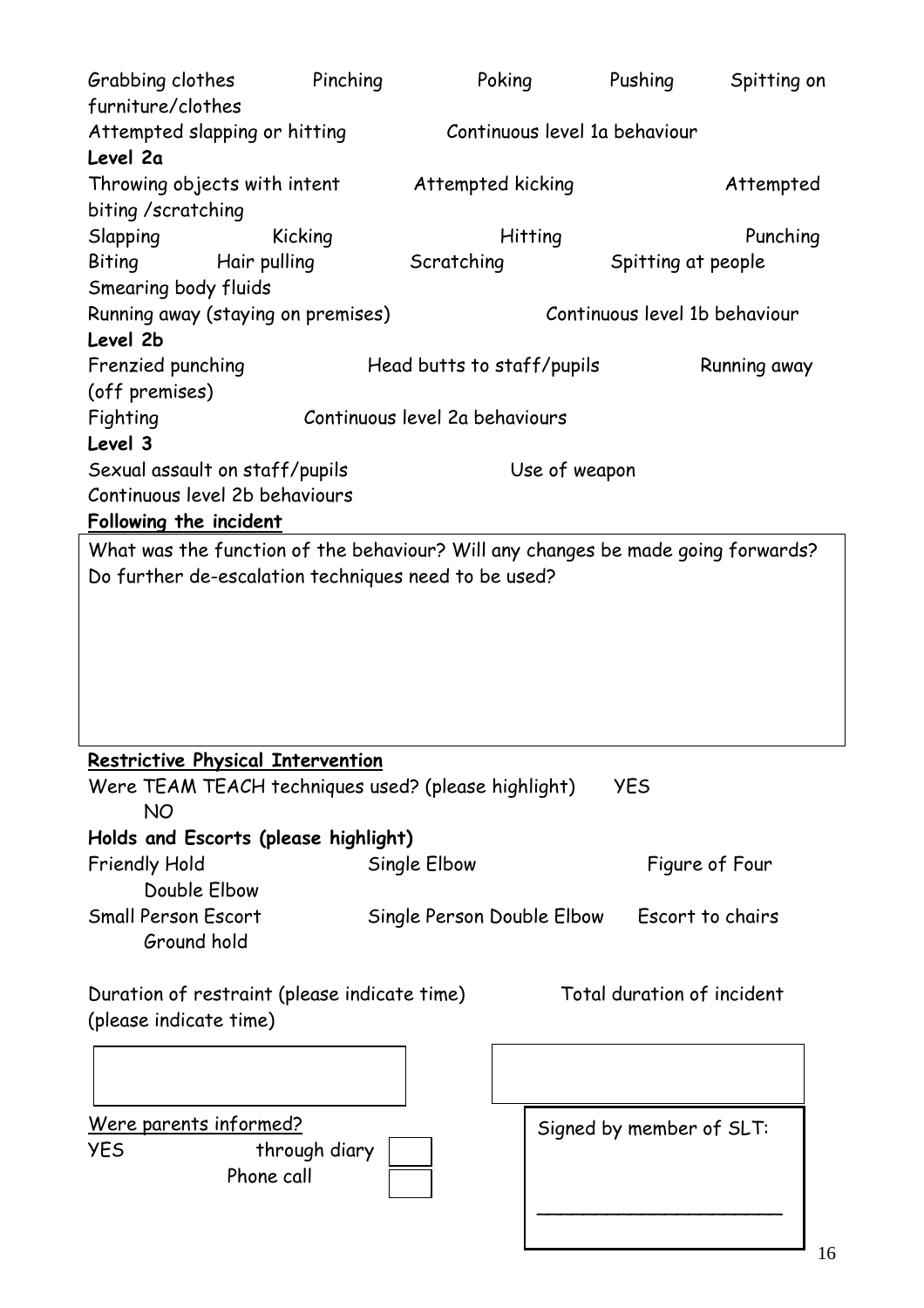# **Appendix 4: Listening and Learning Sheet**  Listening and Learning Recording Form

| Name of pupil involved:                                                                                  |
|----------------------------------------------------------------------------------------------------------|
| Day, date and time of incident (24 hr clock): ______                                                     |
| Name of person who listened and learned with the pupil: ____________                                     |
| Name of persons involved in group discussions: _______                                                   |
| Has a one to one discussion taken place after the incident?<br>$\checkmark$ or $\checkmark$              |
| $\checkmark$ or $X$<br>Have group discussions taken place after the incident?                            |
| $\checkmark$ or $\checkmark$<br>Have any Team-Teach related difficulties been discussed?                 |
| $\checkmark$ or $\checkmark$<br>ls further support required from a Team-Teach tutor?                     |
| $\checkmark$ or $\checkmark$<br>Have staff received support for personal issues related to the incident? |
| $\checkmark$ or $\checkmark$<br>Is further personal support required?                                    |

Details of One to One discussions should be recorded within staff supervision notes. General non-confidential notes in relation to the incident and any issues arising may be recorded below.

Issues:

Signed: